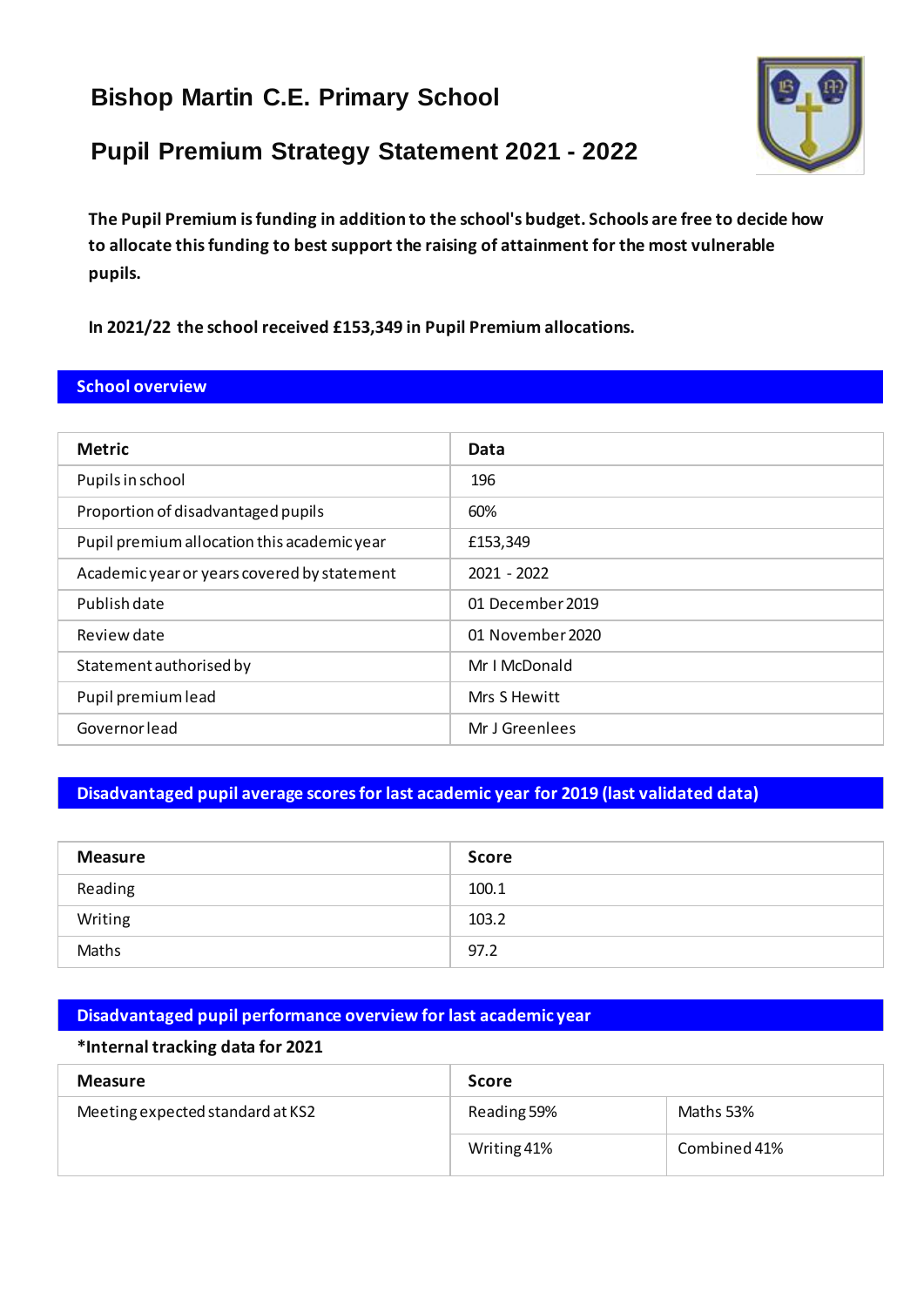### **Strategy aims for disadvantaged pupils**

| <b>Measure</b>                                             | <b>Activity</b>                                                                                                                                                                                                                                                                  |
|------------------------------------------------------------|----------------------------------------------------------------------------------------------------------------------------------------------------------------------------------------------------------------------------------------------------------------------------------|
| Priority 1                                                 | To ensure that Pupil Premium children have the same access/opportunities for learning<br>as the rest of the school.                                                                                                                                                              |
| Priority 2                                                 | To provide opportunities for children to build their self-esteem, learning resilience and<br>raise their aspirations using whole family support to ensure that they are not adversely<br>affected by the recent extended periods of absence as a result of COVID19 restrictions. |
| <b>Barriers</b> to<br>learning these<br>priorities address | Often our children enter our reception class much lower than age related expectations<br>and if not supported effectively this can impact their learning resilience as they move<br>through the school.                                                                          |
|                                                            | Children and families sometimes face emotional worries and often school is the first<br>point of contact to support with these needs.                                                                                                                                            |
| Actions to be                                              | Learning mentor support                                                                                                                                                                                                                                                          |
| taken                                                      | Breakfast club, free for children in receipt of PP funding.<br>$\bullet$                                                                                                                                                                                                         |
|                                                            | Support with uniform and kit.                                                                                                                                                                                                                                                    |
|                                                            | Early identification and support for families - CAF/TAF when needed.                                                                                                                                                                                                             |
|                                                            | Pastoral group's and one to one sessions.                                                                                                                                                                                                                                        |
|                                                            | Parents encouraged to engage fully with all areas of school life, returning to collections<br>on the school grounds, face to face teacher meetings, coffee mornings, attendance at<br>assemblies, for example.                                                                   |
|                                                            | Building resilience activities, assemblies and themes and resources to support pupils with<br>particular SEN/barriers e.g. dyslexia.                                                                                                                                             |
|                                                            | CPOMS used for tracking and monitoring children's pastoral needs and weekly                                                                                                                                                                                                      |
|                                                            | discussions-pastoral team meetings identifying key groups and needs. Half-termly<br>targeted pastoral groups led by support staff.                                                                                                                                               |
|                                                            | Staff to use evidence based teaching interventions - Provision Map, to record evidence<br>of progress for identified Pupil Premium children.                                                                                                                                     |
| Funding                                                    | Learning Mentor salary<br>Breakfast club supplies and resources (including staffing)<br>CPOMs subscription                                                                                                                                                                       |

# **Teaching priorities for current academic year**

| Aim                                  | <b>Target</b>    | <b>Target date</b> |
|--------------------------------------|------------------|--------------------|
| End of KS2 Attainment in Reading     | 70% to reach ARE | July 22            |
| End of KS2 Attainment in Writing     | 60% to reach ARE | July 22            |
| End of KS2 Attainment in Mathematics | 70% to reach ARE | July 22            |
| End of KS2 Combined                  | $60 - 70%$ ARE   | July 22            |
| <b>Phonics Check</b>                 | Above 65%        | July 22            |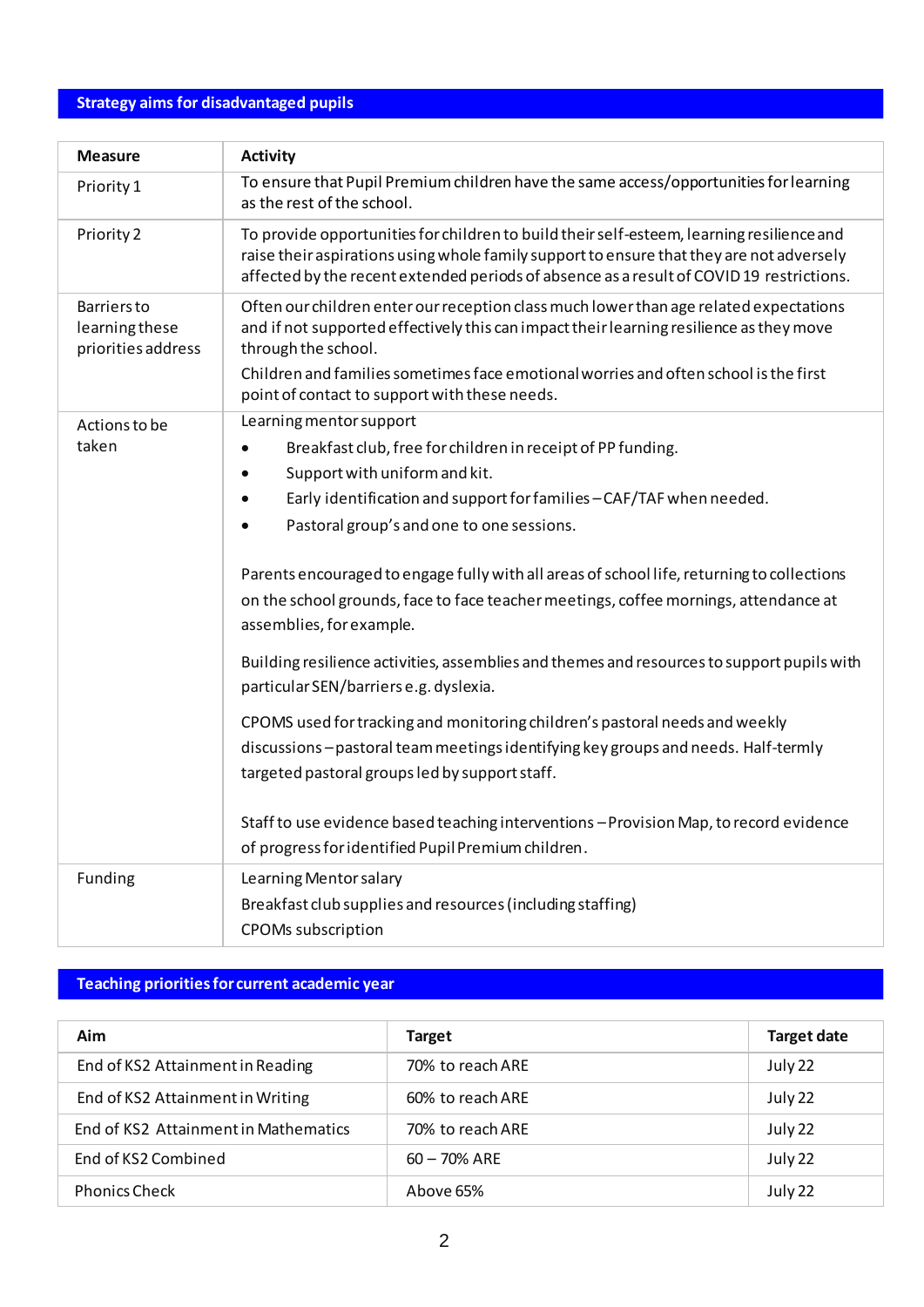| <b>Measure</b>                                   | <b>Activity</b>                                                                                                                                                                                                                    |
|--------------------------------------------------|------------------------------------------------------------------------------------------------------------------------------------------------------------------------------------------------------------------------------------|
| Priority 1                                       | Ensure all relevant staff (including new staff) have received paid-for<br>training to deliver the Read Write Inc. phonics/reading scheme effectively.<br>(To include KS2 staff for those children in KS2 requiring phonic support) |
|                                                  | Ensure the successful implementation of Read Write Inc. across the school,<br>including KS2 where children require additional phonic support.                                                                                      |
| Priority 2                                       | To use appropriate diagnostic assessments and tools to identify gaps in<br>knowledge/barriers to learning in order to plan high quality interventions<br>matched to individual needs.                                              |
| Barriers to learning these<br>priorities address | Poor phonics skills and knowledge can hinder progress across the<br>curriculum, especially with reading and writing.                                                                                                               |
|                                                  | Consistency across EYFS and KS1 in the teaching and delivery of phonics,<br>reading and writing.                                                                                                                                   |
|                                                  | Staff confidence and knowledge when identifying intervention needs.                                                                                                                                                                |
|                                                  | Resources-assessment and supporting tools.                                                                                                                                                                                         |
| Actions to be taken                              | Weekly Read Write Inc. meetings held with the English Co-ordinator for both<br>teachers and support staff.                                                                                                                         |
|                                                  | Ongoing staff CPD in line with Read Write Inc training.                                                                                                                                                                            |
|                                                  | Information sharing with parents to ensure they know how best to support<br>their child/children at home with phonics and reading.                                                                                                 |
|                                                  | Staff to use evidence based teaching interventions - Provision Map, to<br>record evidence of progress for identified Pupil Premium children.                                                                                       |
|                                                  | Support from SENCo/PP Lead with intervention planning.                                                                                                                                                                             |
|                                                  | Class Contextual profiles provided for each class teacher to provide key<br>details.                                                                                                                                               |
|                                                  | Pupil Progress Meetings - Discussions around interventions, progress and<br>next steps.                                                                                                                                            |
| Funding                                          | Read Write Inc. subscription and training<br>Additional CPD sessions-SEN<br>Diagnostic assessments                                                                                                                                 |
|                                                  | Subscription to Provision Map<br>Intervention resourcing                                                                                                                                                                           |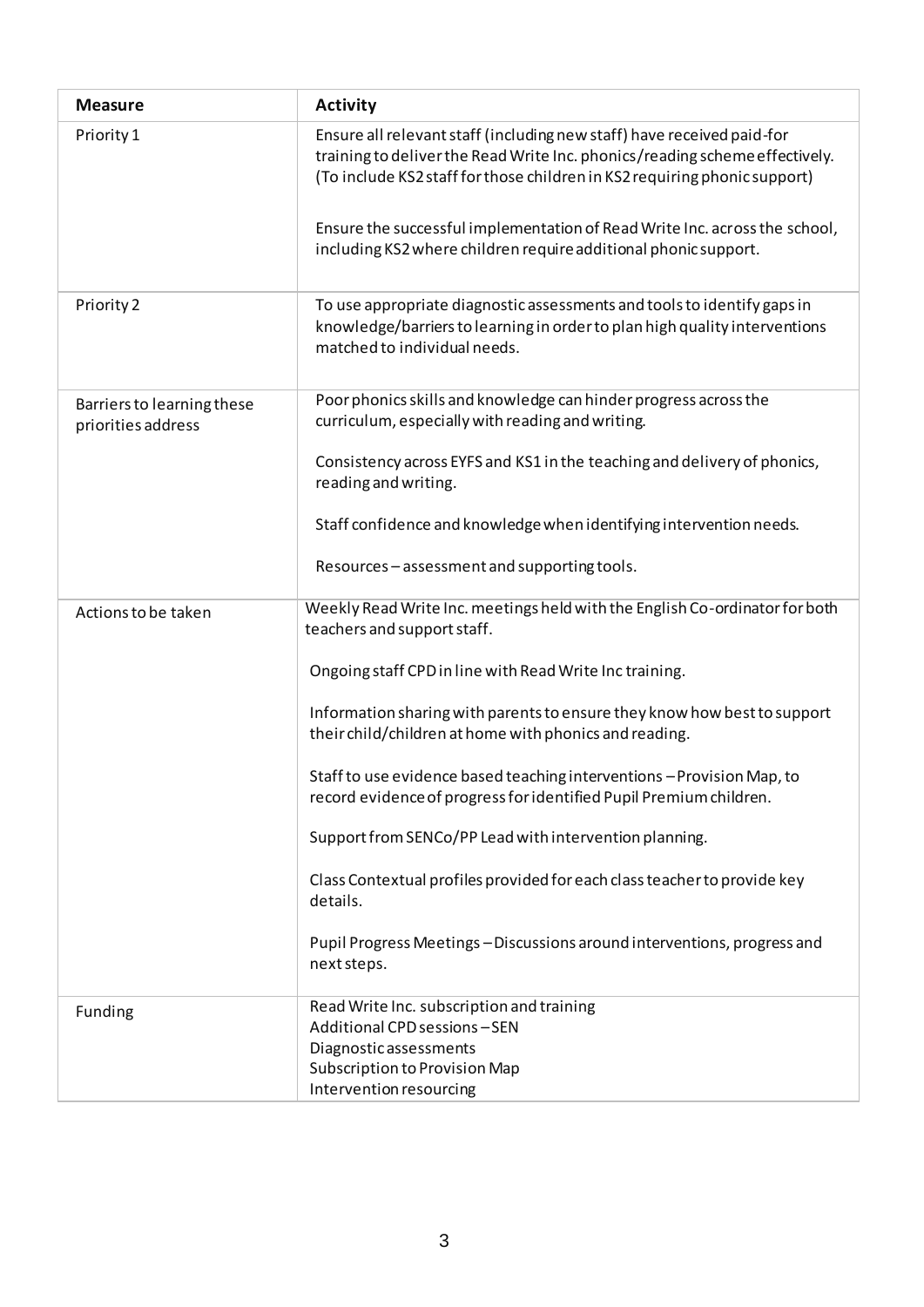### **Targeted academic support for current academic year**

| <b>Measure</b>                                             | <b>Activity</b>                                                                                                                                                                                                                                                                                                                                                                                                                                                                                                                                                                                                                                                   |
|------------------------------------------------------------|-------------------------------------------------------------------------------------------------------------------------------------------------------------------------------------------------------------------------------------------------------------------------------------------------------------------------------------------------------------------------------------------------------------------------------------------------------------------------------------------------------------------------------------------------------------------------------------------------------------------------------------------------------------------|
| Priority 1                                                 | Additional classes in Reception and Year 2 (smaller class sizes)<br>To support the transition of pupils into the end of EYFS and KS1 allowing for more<br>targeted intervention and catch up support because of the impact COVID 19 has had on<br>the children.                                                                                                                                                                                                                                                                                                                                                                                                   |
| Priority 2                                                 | To continue to ensure the outcomes for pupils in receipt of pupil premium is at least in<br>line with those of peers in school across the curriculum while ensuring ALL subjects<br>have rich, specific vocabulary being used within teaching.                                                                                                                                                                                                                                                                                                                                                                                                                    |
| <b>Barriers</b> to<br>learning these<br>priorities address | Transition for nursery to reception can be challenging generally and more so this year<br>in light of the time lost in education.<br>Children in the current year two classes have had the last two academic years<br>disrupted by COVID 19, leading to gaps in learning.<br>Parental engagement and support. Keeping parents well informed.<br>On entry to school children's Communication and Language skills are low and they<br>often have a poor vocabulary.<br>Consistency in approach across the school, sharing good practice.<br>Some parents find it difficult to support their child with learning at home and lack the<br>confidence themselves.      |
| Actions to be<br>taken                                     | Where possible further accelerate rates of progress for those in receipt of pupil<br>premium funding through targeted use of funding to meet individual needs;<br>curriculum enhancements, trips, resources, specialist advice, etc.<br>Early identification of needs with appropriately assigned intervention.<br>Work with parents; meet the teacher, parent's evenings, and website information.<br>Children to be taught subject specific vocabulary appropriate to their development.<br>Teaching staff to produce knowledge organisers and vocabulary lists.<br>EYFS lead to co-ordinate the PACT Project - developing early reading skills in the<br>EYFS. |
| Funding                                                    | Additional teaching and support staff<br>CPD for class teachers                                                                                                                                                                                                                                                                                                                                                                                                                                                                                                                                                                                                   |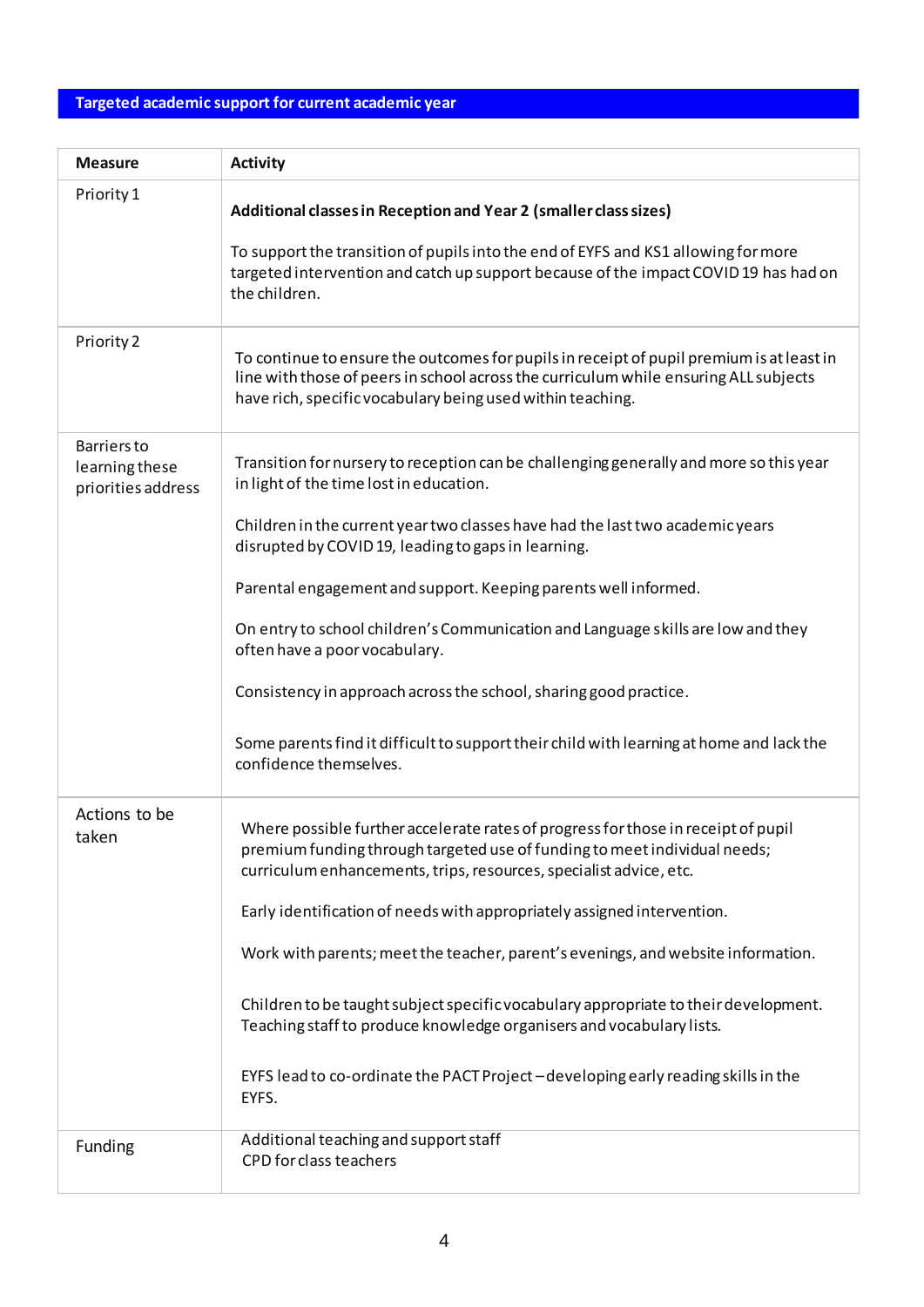### **Wider strategies for current academic year**

| <b>Measure</b>                                             | <b>Activity</b>                                                                                                                                                                                           |
|------------------------------------------------------------|-----------------------------------------------------------------------------------------------------------------------------------------------------------------------------------------------------------|
| Priority 1                                                 | Addressing attendance through breakfast club, pastoral support, parent contracts and<br>CPOMs monitoring to ensure rates of attendance for pupils in receipt of pupil<br>premium funding to 96% or above. |
| Priority 2                                                 | Effective deployment of the Learning Mentor and Pastoral and Behaviour Support<br>worker to ensure early indicators of behavioural incidents are recognised and<br>provision put in place.                |
|                                                            | Children with persistent absence miss high levels of education and this affects their<br>progress and attainment overall.                                                                                 |
|                                                            | COVID restrictions may still lead to periods of missed education.                                                                                                                                         |
| <b>Barriers</b> to<br>learning these<br>priorities address | Social interaction and friendship skills deteriorate.                                                                                                                                                     |
|                                                            | Consistency in following the school's behaviour policy.                                                                                                                                                   |
|                                                            | Pupils arrive at school requiring emotional support linked to issues arising at home.                                                                                                                     |
|                                                            | Children's confidence levels drop and they begin to struggle with their work and they<br>worry about making progress in line with their peers, leading to behavioural<br>incidents.                       |
|                                                            | Learning mentor support                                                                                                                                                                                   |
|                                                            | Early identification and support for families - CAF/TAF when needed.                                                                                                                                      |
|                                                            | Review attendance of all PP pupils half termly and identify any child that falls below<br>the 96% thresholds. Meetings to be held with parents when desired level of<br>attendance falls.                 |
|                                                            | PP lead and learning mentor to respond to PP review and actively engage with all<br>parents of pupils where attendance is a concern either because:                                                       |
|                                                            | It falls below 96% with no reasonable explanations.                                                                                                                                                       |
|                                                            | Attendance falls below 96% and there is impact on achievement                                                                                                                                             |
|                                                            | Engage the relevant support professionals in line with the Attendance policy and<br>Medical Conditions policy, etc to encourage good attendance.                                                          |
| Funding                                                    | Learning Mentor Salary                                                                                                                                                                                    |
|                                                            | Behaviour Support Worker Salary                                                                                                                                                                           |